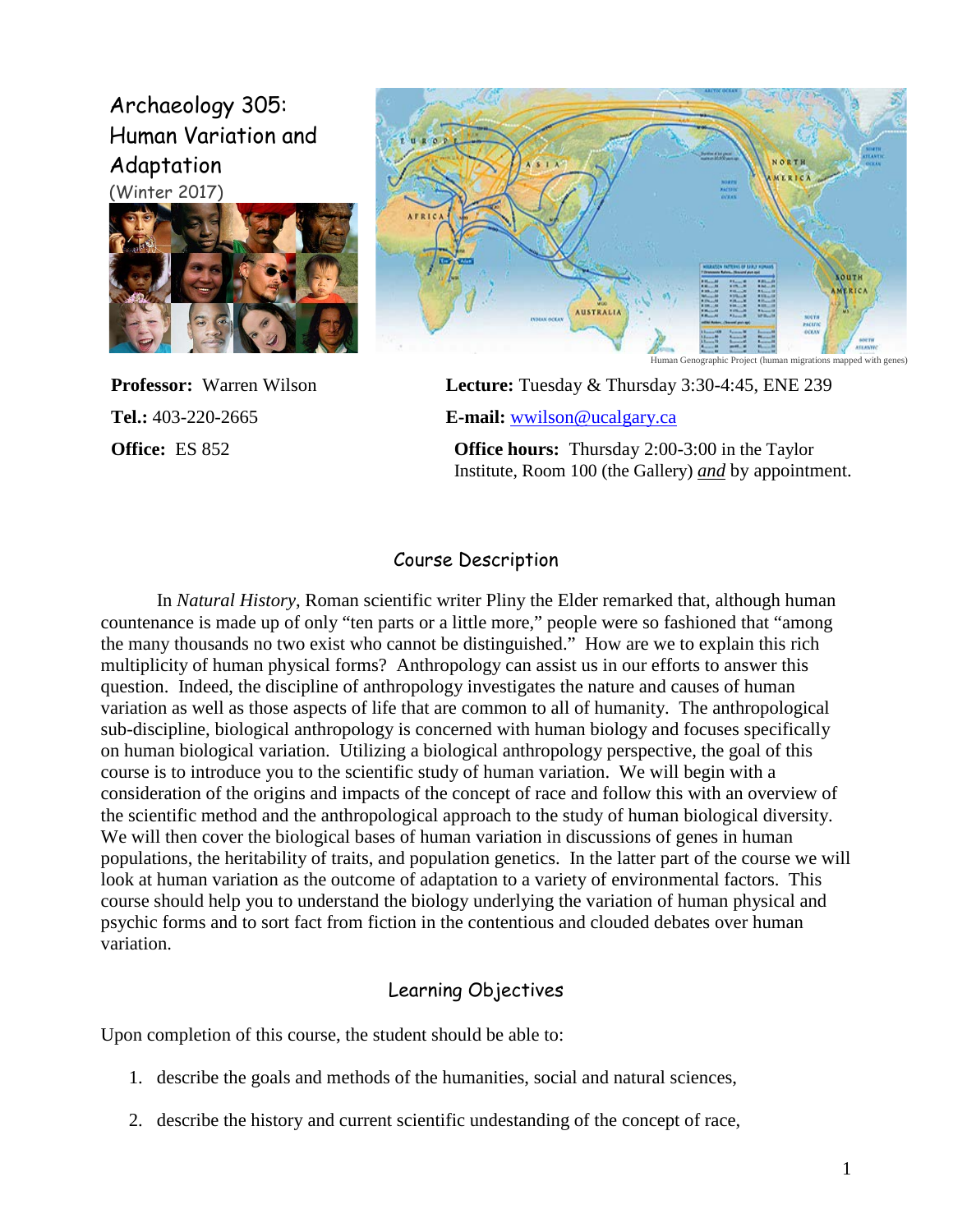- 3. describe sources of human phenotypic variation, in general,
- 4. describe the history and current scientific understanding of intelligence testing,
- 5. describe our current understanding of gender,
- 6. describe human adaptation to stress, including the 3 levels of adaptation,
- 7. describe our current understanding of variation in skin colour,
- 8. describe how humans adapt to cold & heat stress, undernutrition, and hypoxia,
- 9. describe how humans adapt to infectious disease,
- 10. describe how human population growth rates have changed,
- 11. *link the knowledge obtained in this course to their everyday life and events in the news*.

# Course Conventions

**1. Lecture:**In order to meet the goals of the course you have to come regularly to class and ON TIME. Be prepared by reading what is assigned for the day. You are responsible for lecture material and any announcements concerning changes in schedule, etc. Please note that lectures are not a summary of the material presented in the text and that, on the balance, exam questions will be drawn from material emphasized in lecture. The use of computers, cell phones, or other personal electronic devices in the classroom is not permitted.

**2. Electronic Devices:** The use by students of computers, cell phones, or other personal electronic devices in the classroom is not permitted. *Why not?* This rule is based on research which finds that most students using a computer in the classroom attempt to multitask and students who are multitasking during class have less understanding and recall of what's being discussed. As well, students who are in direct view of a multitasking peer scored lower on a test compared with those who were not. Even when multitasking is blocked, researchers find that students who take notes on a computer generally perform worse than students who take notes by hand: laptop users are generally creating a transcript of the lecture, while those taking notes by hand were synthesizing the information. This is often apparent in my meetings with students who have used their computers to create an almost verbatim record of what I said in class, but are unable to grasp what I sought to convey.

**3. Prerequisites:** You must have a basic understanding of molecular genetics, the inheritance of simple (Mendelian) traits, evolutionary theory, and human evolution prior to taking this course. If you are concerned about this, please see me during the first week of classes.

**4. Reading:** reading assignments will be found both in the text book, Kormondy & Brown, 1998. *Fundamentals of Human Ecology*, the Taylor Family Digital Library main information desk on the first floor, and online in the "Course Documents" section of the class Desire2Learn website. In addition to the required readings, there are several recommended readings which are provided to enhance your knowledge of the subject in question. Keep in mind that *you are not finished with the reading assignment until you thoroughly understand it*. This will sometimes require you to read an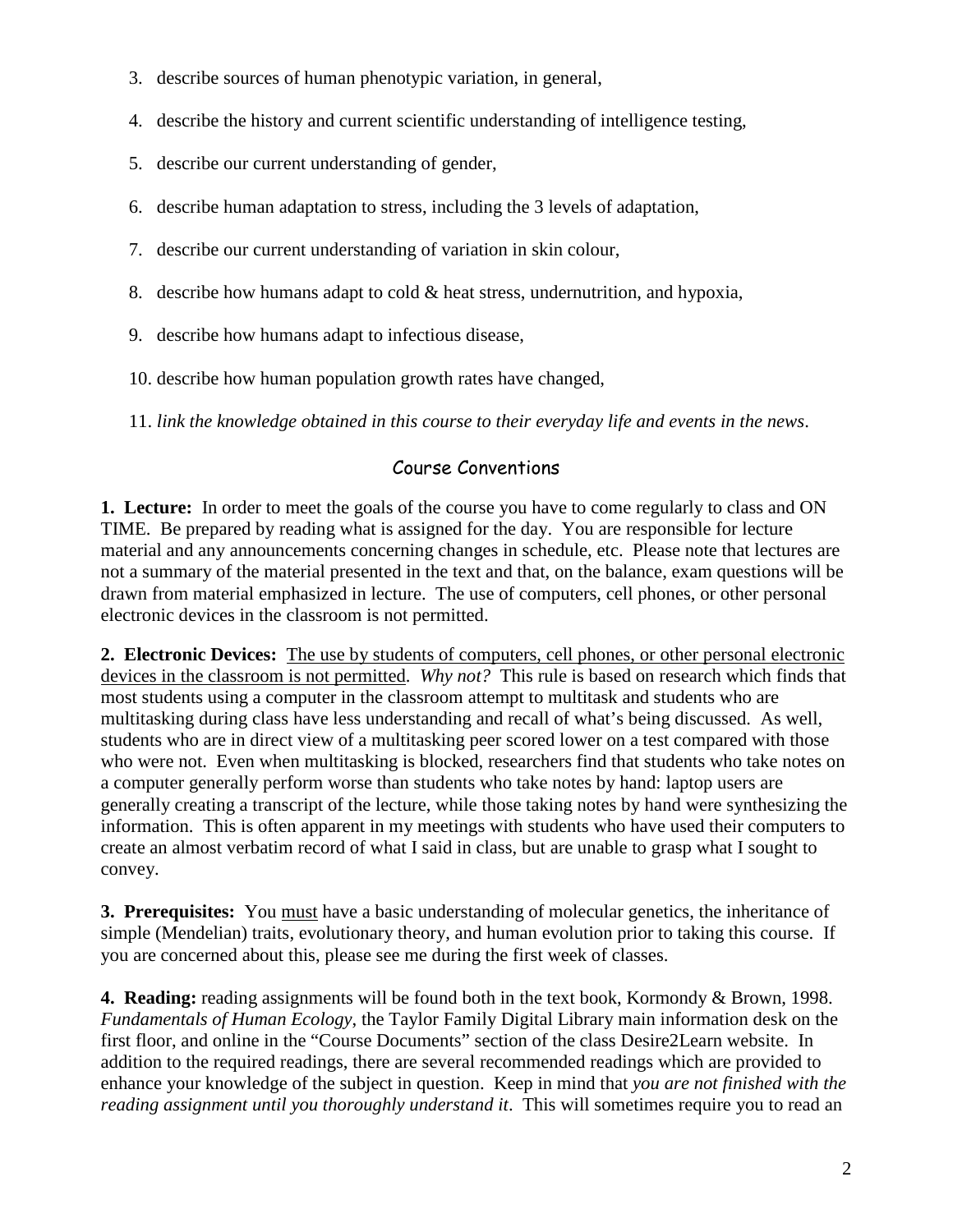assignment more than once. An effective way of ensuring comprehension is to read the assignment then go back through it and summarize its main points in your notebook.

**5. Evaluation**: You will be evaluated based on your performance on **three exams** (each with multiple choice and short answer sections) and **take-home, short-answer questions & writing assignments**. As well, I will frequently give brief, 5-minute, quizzes in class. These quizzes are designed to assess your understanding of the assigned readings. These quizzes will not affect your grade.

Prior to each exam I will hand out a list of key terms and concepts that will be covered on the exams. In preparing for each exam, you should not define each key term in isolation; rather, define and understand it in relation to the other key terms within the context of the course.

You must provide advance notice to me if you are unable to take an exam. All requests for deferral of an examination due to health reasons must be accompanied by written documentation as outlined in the University Calendar and should be obtained while the student has the physical or emotional problem rather than after recovery. Deferred exams may be allowed in the following circumstances: illness, domestic affliction or religious conviction. If you have missed an exam for a legitimate reason, you will be able to write a "make up" exam as close to the original exam as possible. The date and location will be at the convenience of the Department of Anthropology  $\&$ Archaeology. Travel arrangements and misreading of the syllabus are **not** valid reasons for requesting a deferred exam. Deferred exams will be granted only if it is determined that just cause is shown by the student.

Please note that requests to defer term work past the end of a term go through the Student Success Centre / Undergraduate Programs Office [\(http://www.ucalgary.ca/ssc/\)](http://www.ucalgary.ca/ssc/) and must be processed by the deadlines that are established in the University of Calgary Calendar. You can find the deferred term work form at [http://www.ucalgary.ca/registrar/forms\\_students.](http://www.ucalgary.ca/registrar/forms_students) You must submit these deferral forms to the Faculty of Arts Associate Dean (Students) through the Student Success Centre / Undergraduate Programs Office [\(http://www.ucalgary.ca/ssc/\)](http://www.ucalgary.ca/ssc/). To make an appointment with the Associate Dean, phone (403) 220-3580. Only the Associate Dean approves requests for deferrals which extend beyond the end of a term. Instructors are not involved in such decisions.

| Your final grade will be calculated as follows:            |     |
|------------------------------------------------------------|-----|
| Exam $#1$ :                                                | 25% |
| Exam $#2$ :                                                | 30% |
| Exam $#3$ :                                                | 10% |
| Take-home, short-answer questions $\&$ writing assignments | 35% |

A passing grade is not required on any particular component for the student to pass the course as a whole; that is, a student may fail, for example, Exam #2 or any other component and, assuming their overall average percentage earned for the course is above 49, they will pass the course.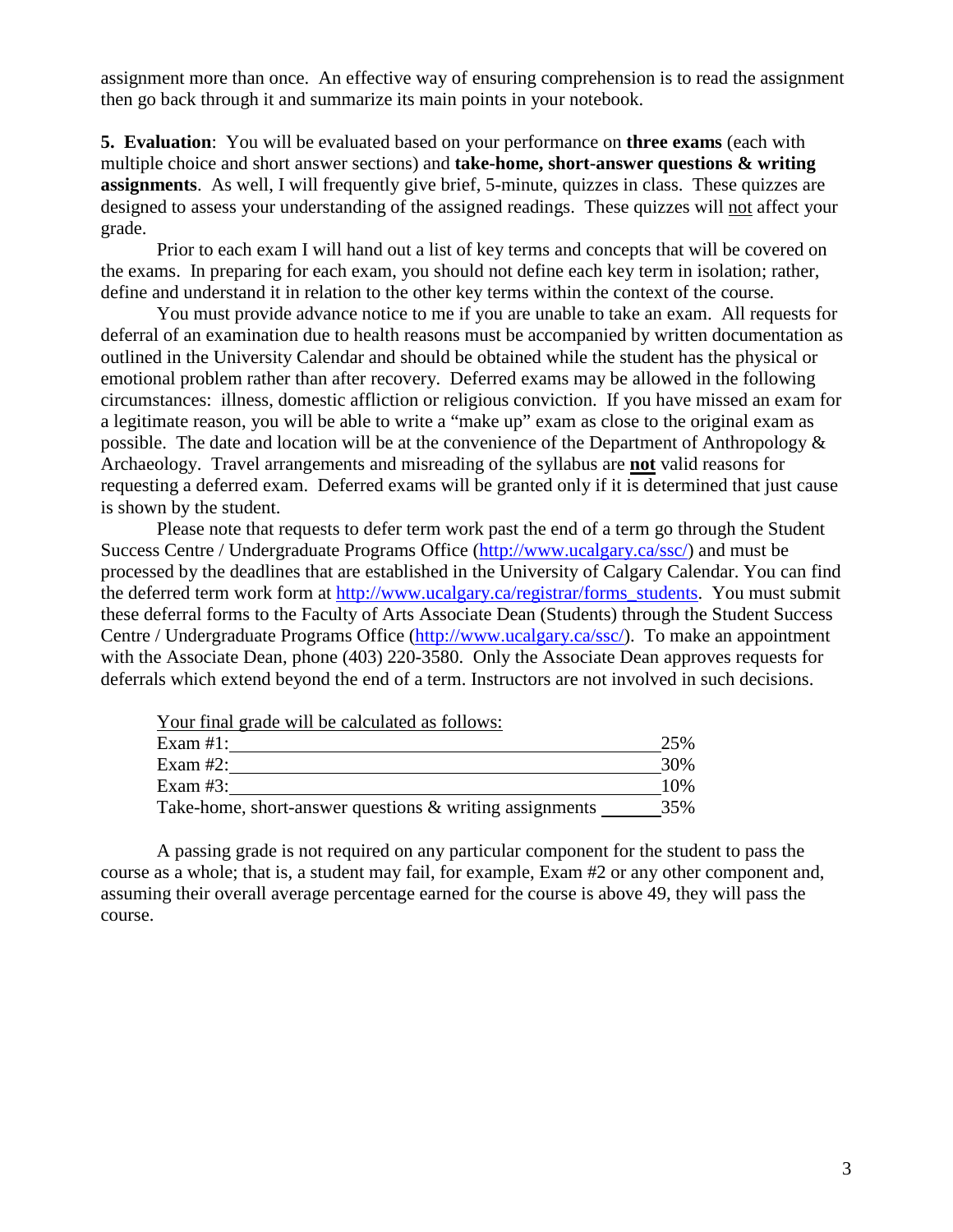Letter grade assignment: At the end of the course, the numerical marks will be summed and a final letter grade will be assigned based on the following basis:

| Percentage range | Letter grade | Percentage range | Letter grade         |
|------------------|--------------|------------------|----------------------|
| 95 or higher     | $A+$         | 68-72            | $C_{\pm}$            |
| $90 - 94$        |              | 64-67            | C                    |
| 85-89            | A-           | 59-63            | $\mathsf{C}\text{-}$ |
| 81-84            | $B+$         | 54-58            | $1) +$               |
| 77-80            |              | $50 - 53$        |                      |
| $73 - 76$        | B-           | 49 or lower      | F                    |

Per the University of Calgary Calendar [\(http://www.ucalgary.ca/pubs/calendar/current/f-2.html\)](http://www.ucalgary.ca/pubs/calendar/current/f-2.html), an "A" is earned for "superior performance, showing comprehensive understanding of subject matter". Superior performance is, by definition, **extremely** rare. Somewhat more common is the grade of "B" which is earned for "clearly above average performance with knowledge of subject matter generally complete". Even more common is the grade of "C" which is earned for a "basic understanding of the subject matter". If you require clarification on letter grade assignments, please see me within the first two weeks of the semester. Keep in mind that, you have paid for the opportunity to learn, not a grade. As such, I do my utmost to ensure that you have the best learning opportunity possible in this course.

**5. Office Hours:** I enjoy having visitors during my office hours and am happy to schedule additional times as necessary. These hours are yours and I encourage you to take advantage of them, whether you are having difficulty with some aspect of the course, or if you would like to discuss in greater detail something that was touched on in class.

**6. E-mail:** Students are encouraged to use the lectures and office hours to ask questions. For afterhours questions, the use of email is acceptable. When writing, please a) write 'ARKY 305' in the 'Subject' portion of the email and b) use proper grammar (Do not use text-message grammar). By identifying the subject of your email and writing a clear message, you will help me to reply more efficiently to your emails. I attempt to reply to all messages within four days and will generally not be able to do so on weekends or holidays.

**7. Human research:** Students will be not be expected to conduct research on themselves or others in this course.

**8. Supplemental fees**: There are no mandatory supplemental fees for this course.

| <b>Class</b> | Date |    | Topic                                       | Readings <sup>2</sup>                 |
|--------------|------|----|---------------------------------------------|---------------------------------------|
|              |      |    | hate crimes, anthropology, science as a way | Understanding Science; Kristof;       |
|              | Jan. | 10 | of knowing                                  | <b>Implicit Association Test-Race</b> |
|              |      |    |                                             | Marks; Culotta; either Akpan or       |
|              |      |    |                                             | Wiesel.                               |
|              |      |    |                                             | Optional: Lipstadt (Jews worried);    |
|              |      |    | History of the race concept: Morton, Social | Gladstone (anti-semitism); Critchley; |
|              | Jan. | 12 | Darwinism, origins of the race concept      | CBC hate crimes; Weintraub (2016).    |
|              |      |    | History of the race concept: Linnaeus,      |                                       |
|              | Jan. | 17 | Buffon & Physical Anthropology              | Appiah (2016).                        |

# **Schedule<sup>1</sup>**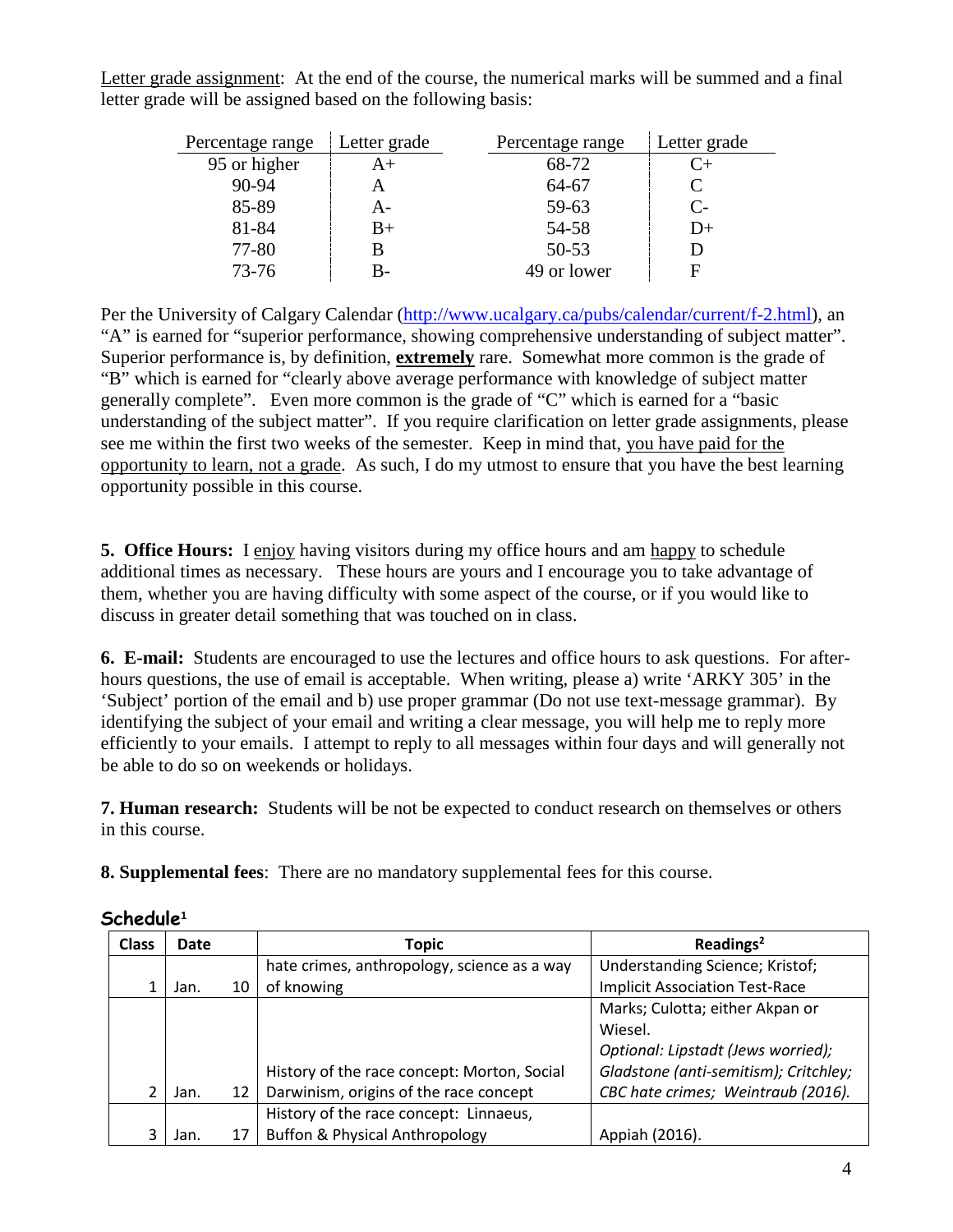| 10 | Feb. | 9  | Exam #1                                         |                                     |
|----|------|----|-------------------------------------------------|-------------------------------------|
| 9  | Feb. | 7  | Complex traits: sex determination & gender      | Sterling (2000).                    |
|    |      |    |                                                 | Optional: Graves (2014); Fausto-    |
|    |      |    |                                                 | sex determined?                     |
|    |      |    |                                                 | Fausto-Sterling (1993); NOVA-How is |
|    |      |    |                                                 | Implicit Association Test-Gender;   |
| 8  | Feb. | 2  | Complex traits: IQ, intelligence & heritability | Lewontin (Mental Traits)            |
| 7  | Jan. | 31 | Complex traits: IQ, intelligence & heritability | Jones (Calliban's Revenge)          |
| 6  | Jan. | 26 | traits                                          | (Multifactorial Traits)             |
|    |      |    | Patterns of Inheritance: simple & complex       | Groopman (Decoding Destiny); Lewis  |
| 5  | Jan. | 24 | sources of genetic variation                    | Epigenetics & 9/11                  |
|    |      |    | Genetic variation: human genetic diversity &    | genetics testing; Epigenetics 101;  |
|    |      |    |                                                 | Optional: Informed consent for      |
|    |      |    |                                                 | <b>NPR-Ethics Genetic Tests.</b>    |
|    |      |    |                                                 | Exceptions; NPR - New Genetic Test; |
|    |      |    |                                                 | Mendelian Inheritance and Its       |
| 4  | Jan. | 19 | rejection of race concept?                      | Disotell (2000); Whitman (2016)     |
|    |      |    | History of the race concept: Why the            | Optional: Barbujani et al (1997);   |
|    |      |    |                                                 | Saey (2012); U. Utah (2013);        |
|    |      |    |                                                 | Ehrlich & Holm (Bio. View of Race); |
|    |      |    |                                                 | Race Real?); Amodio (2014)          |
|    |      |    |                                                 | (2009); Milgram (1973); SSRC (Is    |
|    |      |    |                                                 | Optional: Bauer (2007) & Blumenthal |

*(continued on the next page)*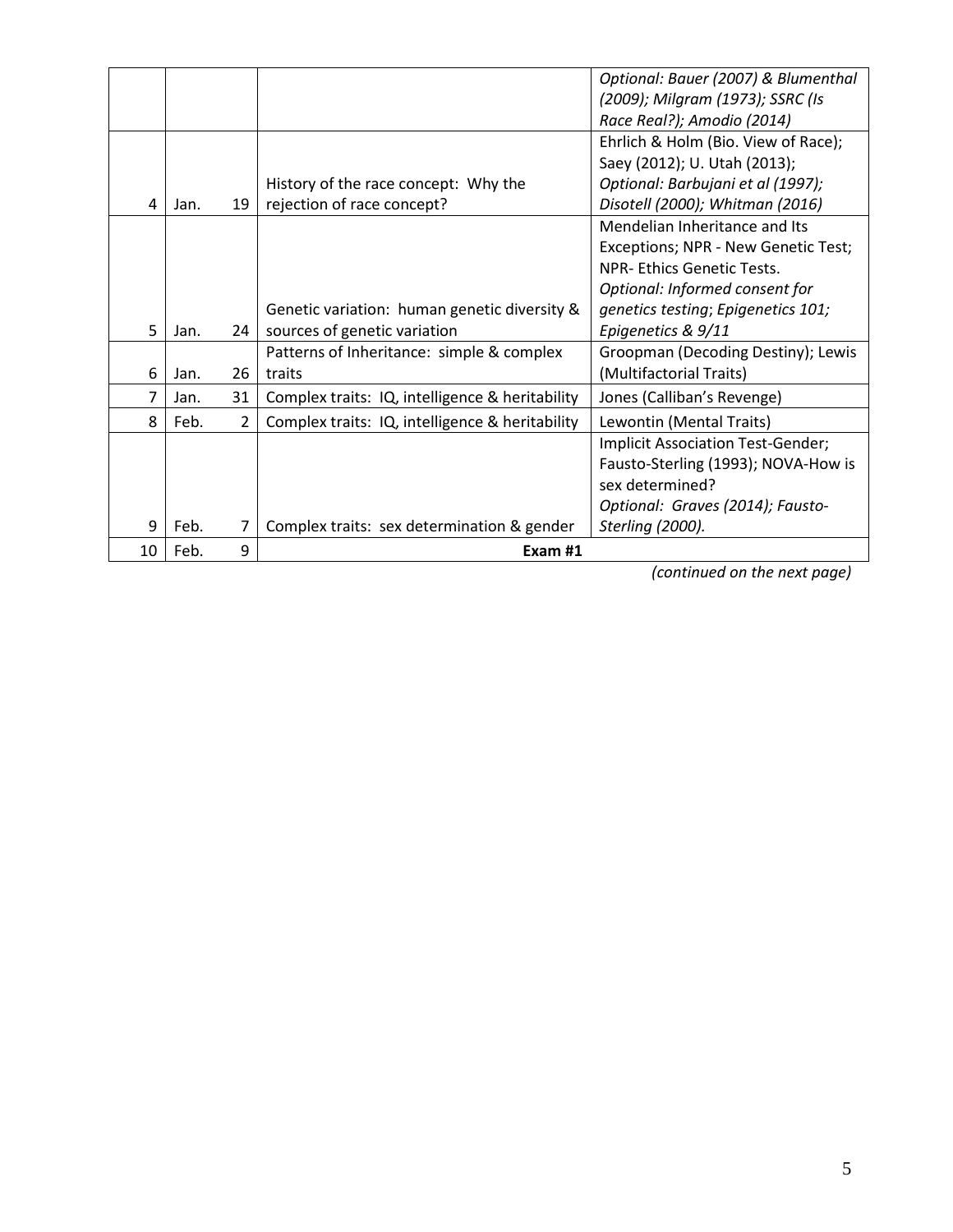| <b>Class</b> | Date |                | <b>Topic</b>                               | Readings <sup>2</sup>               |
|--------------|------|----------------|--------------------------------------------|-------------------------------------|
|              |      |                |                                            | NPR - "What if your child" &        |
|              |      |                |                                            | Optional: Padawar (2012); Minto     |
| 11           | Feb. | 14 I           | Complex traits: gender roles               | (2003)                              |
|              |      |                |                                            | Dreger (Is Anatomy Destiny?);       |
|              |      |                |                                            | Sapolsky (Testosterone).            |
| 12           | Feb. | 16             | Complex traits: gender roles               | Optional: Green (51 shocking facts) |
| n/a          | Feb. |                | 21 & 23<br><b>Reading Week</b>             | - No Classes                        |
|              |      |                | Human population biology: origins, theory, |                                     |
| 13           | Feb. | 28             | levels of adaptation                       | $K & B3$ Ch. 1 & 6                  |
|              |      |                | Climatic stress & human variation: solar   |                                     |
| 14           | Mar. | $\overline{2}$ | stress, thermal stress                     | Loomis; Jablonski                   |
|              |      |                | Climatic stress & human variation: thermal |                                     |
| 15           | Mar. | $\overline{7}$ | stress (cont.)                             | K & B Pp. 131-149                   |
|              |      |                | Climatic stress & human variation: thermal |                                     |
| 16           | Mar. | 9              | stress (cont.)                             | K & B Pp. 149-161                   |
|              |      |                |                                            | K & B Pp. 186-202; Stunting;        |
|              |      |                | Adaptation to malnutrition: dietary        | Wasting; UNICEF-WHO Child           |
| 17           | Mar. | 14             | requirements                               | malnutrition.                       |
|              |      |                | Adaptation to malnutrition: variation in   | K & B Pp. 202-204; Brown & Konner   |
| 18           | Mar. | 16             | susceptibility to starvation               | (Anthro & Obesity); Got lactase?    |
| 19           | Mar. | 21             | Exam #2                                    |                                     |
|              |      |                |                                            | K & B Pp. 162-173 & Hypoxia Handout |
| 20           | Mar. | 23             | Adaptation to Hypoxia                      | (Beall's work)                      |
|              |      |                |                                            | K & B pp. 204-224 & Orent (How      |
| 21           | Mar. | 28             | Adaptation to Infectious Disease           | plagues)                            |
|              |      |                |                                            | Dugger & McNeil (Polio); Landsman   |
|              |      |                |                                            | (Polio)                             |
| 22           | Mar. | 30             | <b>Adaptation to Infectious Disease</b>    | Optional: Fan et al. (2016)         |
|              |      |                | Population Ecology: terms & concepts in    |                                     |
| 23           | Apr. | 4              | demography                                 | K & B Ch. 4                         |
|              |      |                | Population Ecology: 4 evolutions in pop.   | K & B Ch. 5; This American Life     |
| 24           | Apr. | 6              | growth, HIV & pop. growth rate             | (podcast): "Words"                  |
| 25           | Apr. | 11             | Exam #3                                    |                                     |

# **Schedule<sup>1</sup>** (continued)

<sup>1</sup> The schedule of topics may change, but the exam dates will not change.

<sup>2</sup> For a detailed bibliography of the readings, please see the pages below. The reading assignments are subject to change should I find, during the present semester, more recent publications which better cover the topic considered. If this occurs, I will inform you at least 2 weeks prior to the relevant class. 3 K & B = Kormondy & Brown's *Fundamentals of Human Ecology*.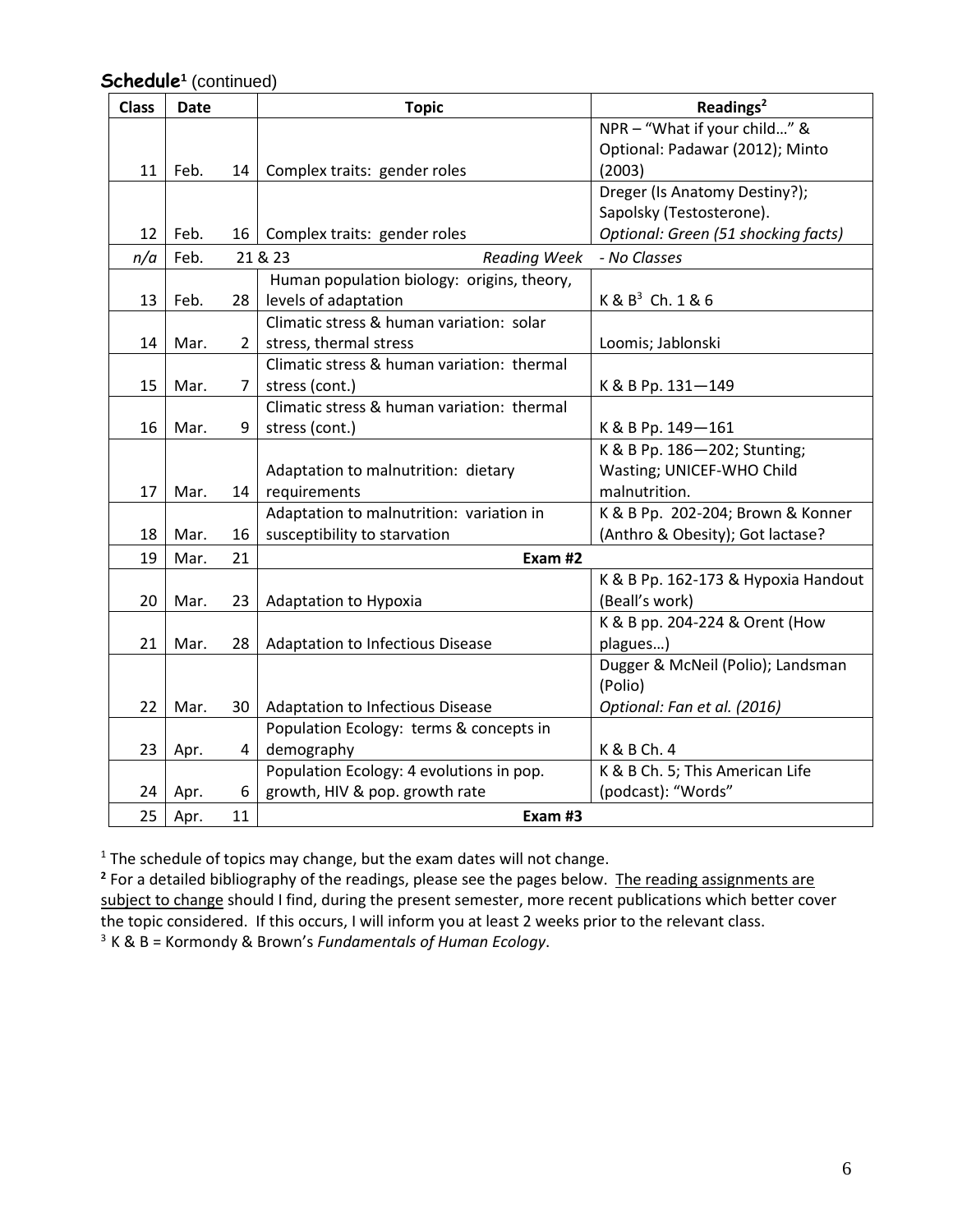# **Readings**

Some readings are available as pdfs on the Desire2Learn (D2L) website, some only in the McKimmie Library Reserve Reading, and others online. Note, this bibliography does NOT include readings from the Kormondy and Brown text.

Akpan, Uwem (2008) *Say You're One of Them*. Hachette Book Group. New York. (While the entire book is appropriate for this course, the reading assignment only covers the book's last chapter: "My Parent's Bedroom"). (pdf posted on D2L)

Amodio (2014) The neuroscience of prejudice and stereotyping. Nature Reviews Neuroscience 15:670–682 doi:10.1038/nrn3800 (*optional reading*)

Appiah, Kwame Anthony (2016) Colour. Mistaken Identities: Creed, Country, Color, Culture. The Reith Lectures. BBC. <http://www.bbc.co.uk/programmes/b080t63w> (43 minutes) Listen to both Dr. Appiah's talk and the question and answer session. If you'd prefer to read the lecture, a transcript of his talk can be found on D2L.

Barbujani et al. (1997) An apportionment of human DNA diversity. Proceedings of the National Academy of Sciences 94:4516-4519. <http://www.ncbi.nlm.nih.gov/pmc/articles/PMC20754/> (*optional reading*)

Bauer (2006) On the Holocaust and Other Genocides. United States Holocaust Memorial Museum. <http://www.ushmm.org/m/pdfs/20070215-bauer.pdf> (*optional reading*)

Blumenthal (2009) How Might Another Holocaust be Prevented. United States Holocaust Memorial Museum.<http://www.js.emory.edu/BLUMENTHAL/Hol%20Prevention.htm> (*optional reading*)

Brown, P.J. and M. Konner. 1987. An anthropological perspective on obesity. *Annals of the New York Academy of Sciences.* Vol. 499. Pp. 29-46. <http://onlinelibrary.wiley.com.ezproxy.lib.ucalgary.ca/doi/10.1111/j.1749-6632.1987.tb36195.x/pdf>

CBC. 2004. Indepth: Hate Crimes – What is a hate crime? <http://www.cbc.ca/news/canada/story/2011/06/15/f-hate-crimes.html> (*optional reading*)

Critchley, S (2014) The Dangers of Certainty: A Lesson From Auschwitz. The New York Times [\(http://opinionator.blogs.nytimes.com/2014/02/02/the-dangers-of](http://opinionator.blogs.nytimes.com/2014/02/02/the-dangers-of-certainty/?_php=true&_type=blogs&src=me&ref=general&_r=0)[certainty/?\\_php=true&\\_type=blogs&src=me&ref=general&\\_r=0](http://opinionator.blogs.nytimes.com/2014/02/02/the-dangers-of-certainty/?_php=true&_type=blogs&src=me&ref=general&_r=0) ) Note, the video described can be seen here<https://www.youtube.com/watch?v=wXwj4jMnWZg>. I have also placed the transcript for this video in the "Readings" section of D2L). (*optional reading*)

Culotta, E. 2012. Roots of Racism. Science. 336:825-827. ((The easiest way to locate this article is to paste the article title into the library search box at [http://library.ucalgary.ca/.](http://library.ucalgary.ca/) Alternatively, the direct link is [http://science.sciencemag.org.ezproxy.lib.ucalgary.ca/content/336/6083/825\)](http://science.sciencemag.org.ezproxy.lib.ucalgary.ca/content/336/6083/825).)

Disotell (2000) Human genomic variation. Genome Biology 1(5):comment2004.1–2004.2. <http://genomebiology.biomedcentral.com/articles/10.1186/gb-2000-1-5-comment2004> (*optional reading*)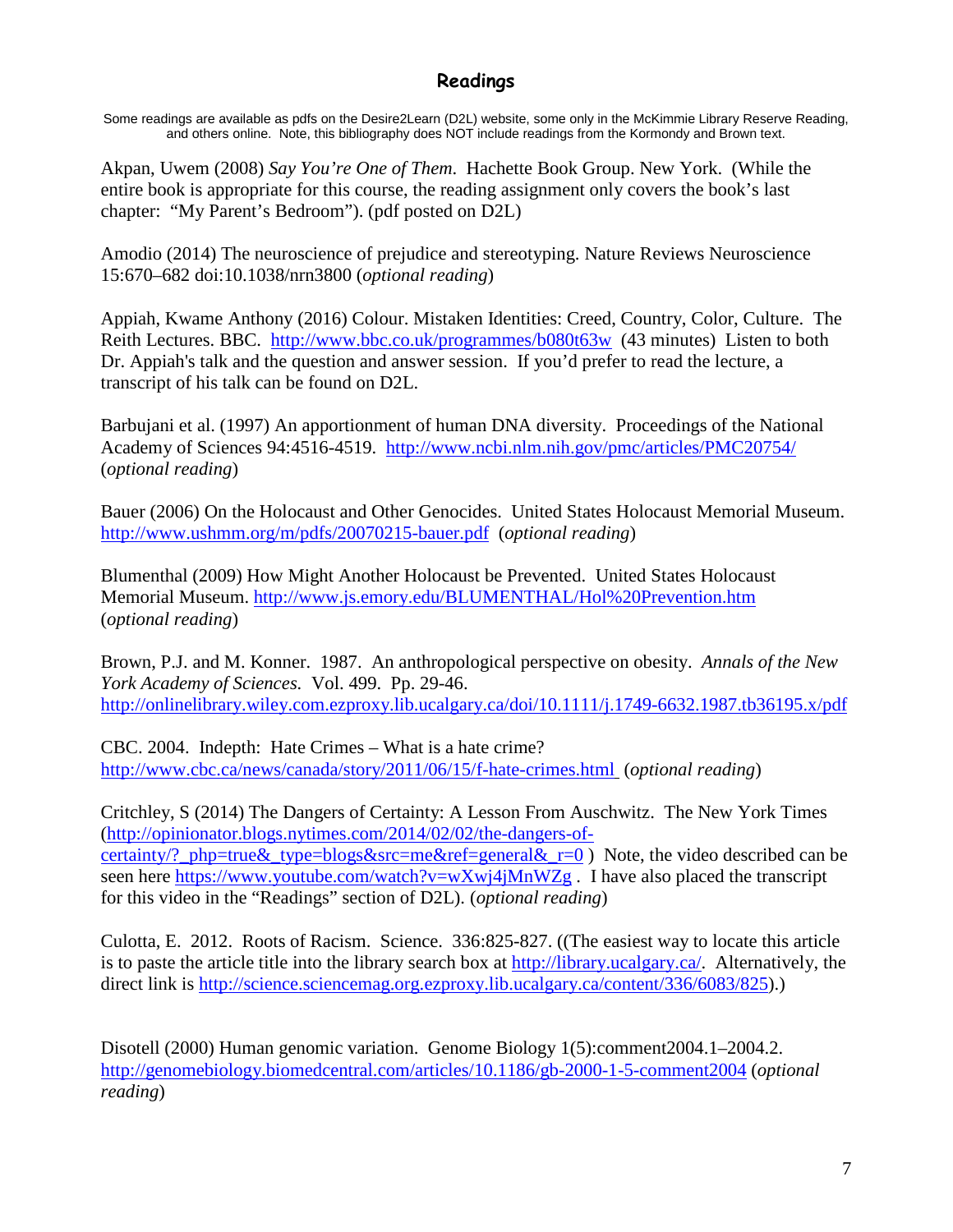Dreger, Alice 2011. Is Anatomy Destiny? *Ted.com* [http://www.ted.com/talks/lang/en/alice\\_dreger\\_is\\_anatomy\\_destiny.html](http://www.ted.com/talks/lang/en/alice_dreger_is_anatomy_destiny.html)

Dugger and McNeil 2006. On the brink: Polio – A fragile immunity – Rumor, fear, and fatigue hinder final push to end polio. New York Times (20 March 2006) <http://www.nytimes.com/2006/03/20/international/asia/20polio.html?pagewanted=all>

Epigenetics 101: a beginner's guide (2014). [https://www.theguardian.com/science/occams-corner/2014/apr/25/epigenetics-beginners-guide-to](https://www.theguardian.com/science/occams-corner/2014/apr/25/epigenetics-beginners-guide-to-everything)[everything](https://www.theguardian.com/science/occams-corner/2014/apr/25/epigenetics-beginners-guide-to-everything) (*optional reading*)

Epigenetics & 9/11- Rachel Yehudah (2014) How Trauma and Resilience Cross Generations. http://www.onbeing.org/program/rachel-yehuda-how-trauma-and-resilience-cross-generations/7786 (*optional podcast*)

Erhlich and Holm 1964. A biological view of race. In *The Concept of Race* Ashley Montagu, editor. Collier Books, London: pp. 154-179. (pdf posted on D2L)

Fan et al. (2016) Going global by adapting local: a review of recent human adaptation. Science 354:54-59 (*optional reading*)

Fausto-Sterling. 1993. The five sexes. *The Sciences*. March/April 1993. [http://www.fd.unl.pt/docentes\\_docs/ma/TPB\\_MA\\_5937.pdf](http://www.fd.unl.pt/docentes_docs/ma/TPB_MA_5937.pdf) or [http://ezproxy.lib.ucalgary.ca:2048/login?url=http://search.ebscohost.com/login.aspx?direct=true&d](http://ezproxy.lib.ucalgary.ca:2048/login?url=http://search.ebscohost.com/login.aspx?direct=true&db=a9h&AN=9305215658&site=ehost-live) [b=a9h&AN=9305215658&site=ehost-live](http://ezproxy.lib.ucalgary.ca:2048/login?url=http://search.ebscohost.com/login.aspx?direct=true&db=a9h&AN=9305215658&site=ehost-live) (select PDF Full Text on the left side of the page)

Fausto-Sterling. 2000. The five sexes, revisited. *The Sciences.* July/August 2000. <http://www.aissg.org/PDFs/Five-Sexes-Revisited-2000.pdf>(*optional reading*)

Gladstone, R (2014) 26 Percent of World's Adults Are Anti-Semitic, Survey Finds. *The New York Times* [http://www.nytimes.com/2014/05/14/world/26-percent-of-worlds-adults-are-anti-semitic](http://www.nytimes.com/2014/05/14/world/26-percent-of-worlds-adults-are-anti-semitic-survey-finds.html)[survey-finds.html](http://www.nytimes.com/2014/05/14/world/26-percent-of-worlds-adults-are-anti-semitic-survey-finds.html) (*optional reading*)

Got lactase? (2007) Understanding Evolution. University of California Museum of Paleontology. [http://evolution.berkeley.edu/evolibrary/news/070401\\_lactose](http://evolution.berkeley.edu/evolibrary/news/070401_lactose)

Graves, J (2014) Sex, genes, the Y chromosome and the future of men. *The Conversation.* <http://theconversation.com/sex-genes-the-y-chromosome-and-the-future-of-men-32893> (*optional reading*)

Green, L (2014) 51 Pretty Shocking Facts That Make Things Harder For Every Woman You Have Ever Met. [http://www.upworthy.com/51-pretty-shocking-facts-that-make-things-harder-for-every](http://www.upworthy.com/51-pretty-shocking-facts-that-make-things-harder-for-every-woman-you-have-ever-met?c=reccon1)[woman-you-have-ever-met?c=reccon1](http://www.upworthy.com/51-pretty-shocking-facts-that-make-things-harder-for-every-woman-you-have-ever-met?c=reccon1) (*optional video*)

Groopman, Jerome 1998. Decoding Destiny. *New Yorker.* Februrary 9, 1998. Pp. 42-47. <http://jeromegroopman.com/ny-articles/DecodingDestiny-BRCA-020998.pdf>

Huntington's Disease (2004) Venezuelan kindreds reveal that genetic and environmental factors modulate Huntington's disease age of onset. *Proceedings of the National Academy of Sciences*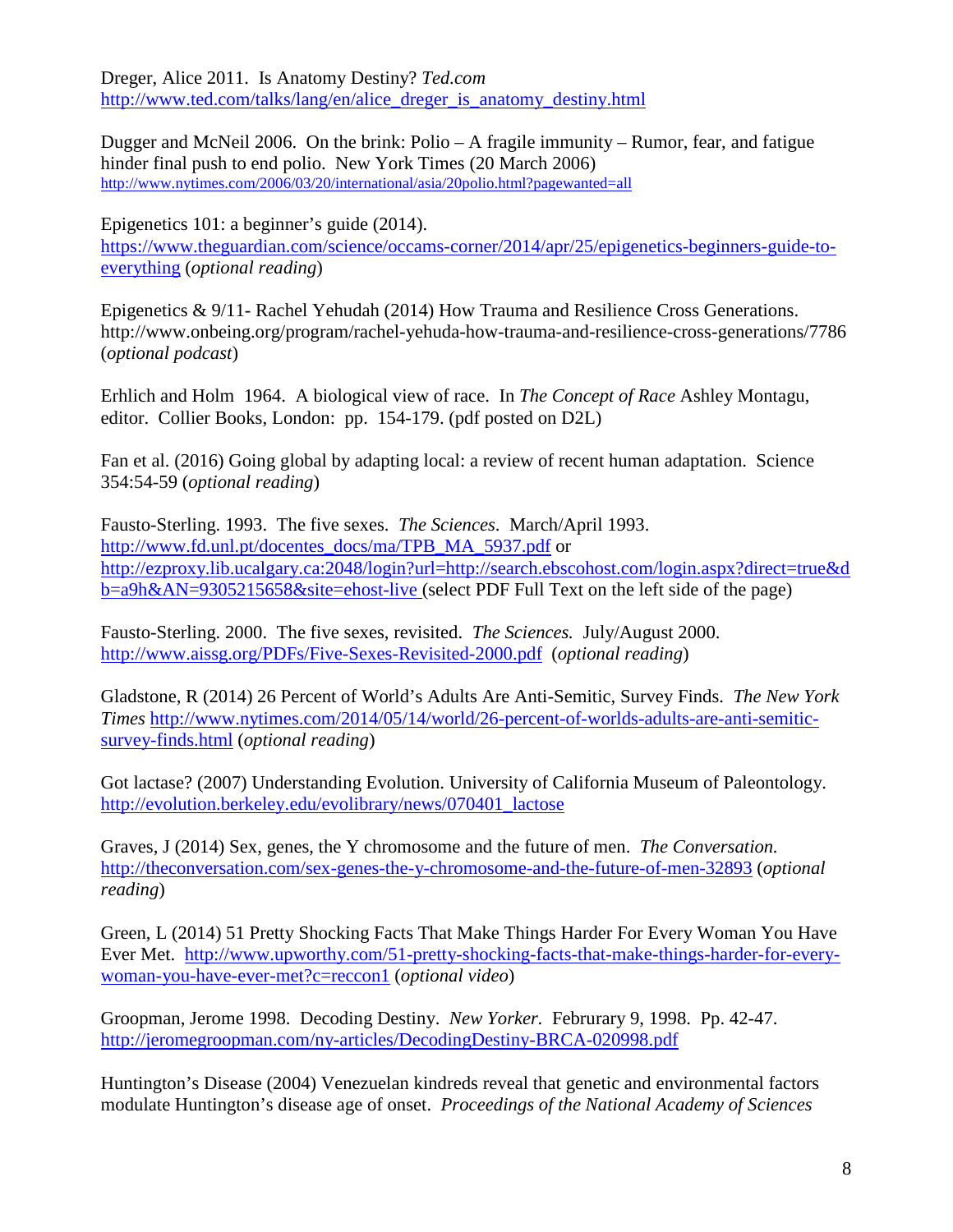101(10):3498-3503. (The easiest way to locate this article is to paste the title into the library search box at [http://library.ucalgary.ca/.](http://library.ucalgary.ca/))

Implicit Association Test- Race. <https://implicit.harvard.edu/implicit/canada/takeatest.html> Read the text on this page, then click "I wish to proceed." On the next page, click the blue box which says "Race". Read the instructions and proceed. ONLY YOU WILL SEE YOUR RESULTS. I may ask you some general questions about what you thought of the test, but will never seek to determine what the test told you about your views on race.

Implicit Association Test- Gender. <https://implicit.harvard.edu/implicit/canada/takeatest.html> Read the text on this page, then click "I wish to proceed." On the next page, click the blue box which says "Gender". Read the instructions and proceed. ONLY YOU WILL SEE YOUR RESULTS. I may ask you some general questions about what you thought of the test, but will never seek to determine what the test told you about your views on gender.

Informed consent for genetic testing- Presymptomatic Huntington disease testing <http://geneticslab.emory.edu/documents/informed-consent/huntington-disease-consent-form.pdf> (*optional reading*)

Jablonski, NG (2010) The Naked Truth. *Scientific American*. p. 42-29. [http://adamoliverbrown.com/wp-content/uploads/2015/02/2010\\_EvolutionOfHairlessness.pdf](http://adamoliverbrown.com/wp-content/uploads/2015/02/2010_EvolutionOfHairlessness.pdf)

Jones, Steve. 1993. Caliban's Revenge. In *The Language of Genes.* Anchor Books, NY. Pp. 182- 196. (pdf posted on D2L)

Kristof, Nicholas D 2009. Learning How to Think, *New York Times*, 26 March. http://www.nytimes.com/2009/03/26/opinion/26Kristof.html? $r=0$ 

Landsman, K (2014) Polio whack-a-mole. *Aeon* [http://aeon.co/magazine/health/how-anti-vaxxers](http://aeon.co/magazine/health/how-anti-vaxxers-fuel-the-spread-of-polio/)[fuel-the-spread-of-polio/](http://aeon.co/magazine/health/how-anti-vaxxers-fuel-the-spread-of-polio/)

Lewis, Ricki. 2006. Complex Traits. In *Human Genetics*. McGraw-Hill. (Reserve reading)

Lewontin, Richard. 1982. Mental Traits. In. *Human Diversity*. WH Freeman, New York. Chapter 7. (pdf posted on D2L)

Lipstadt, D (2014) Why Jews are Worried. *The New York Times* [http://www.nytimes.com/2014/08/21/opinion/deborah-e-lipstadt-on-the-rising-anti-semitism-in](http://www.nytimes.com/2014/08/21/opinion/deborah-e-lipstadt-on-the-rising-anti-semitism-in-europe.html?action=click&contentCollection=Opinion&module=RelatedCoverage®ion=Marginalia&pgtype=article)[europe.html?action=click&contentCollection=Opinion&module=RelatedCoverage&region=Margin](http://www.nytimes.com/2014/08/21/opinion/deborah-e-lipstadt-on-the-rising-anti-semitism-in-europe.html?action=click&contentCollection=Opinion&module=RelatedCoverage®ion=Marginalia&pgtype=article) [alia&pgtype=article](http://www.nytimes.com/2014/08/21/opinion/deborah-e-lipstadt-on-the-rising-anti-semitism-in-europe.html?action=click&contentCollection=Opinion&module=RelatedCoverage®ion=Marginalia&pgtype=article) (*optional reading*)

Loomis, WF. 1970. Rickets. *Scientific American* Vol. 223. June. Pp. 77-91. (pdf posted on D2L)

Marks, Jonathan 1994. Black, White, Other. *Natural History*. Pp. 32-35. [http://ezproxy.lib.ucalgary.ca:2048/login?url=http://search.ebscohost.com/login.aspx?direct=true&d](http://ezproxy.lib.ucalgary.ca:2048/login?url=http://search.ebscohost.com/login.aspx?direct=true&db=a9h&AN=9412070267&site=ehost-live) [b=a9h&AN=9412070267&site=ehost-live](http://ezproxy.lib.ucalgary.ca:2048/login?url=http://search.ebscohost.com/login.aspx?direct=true&db=a9h&AN=9412070267&site=ehost-live)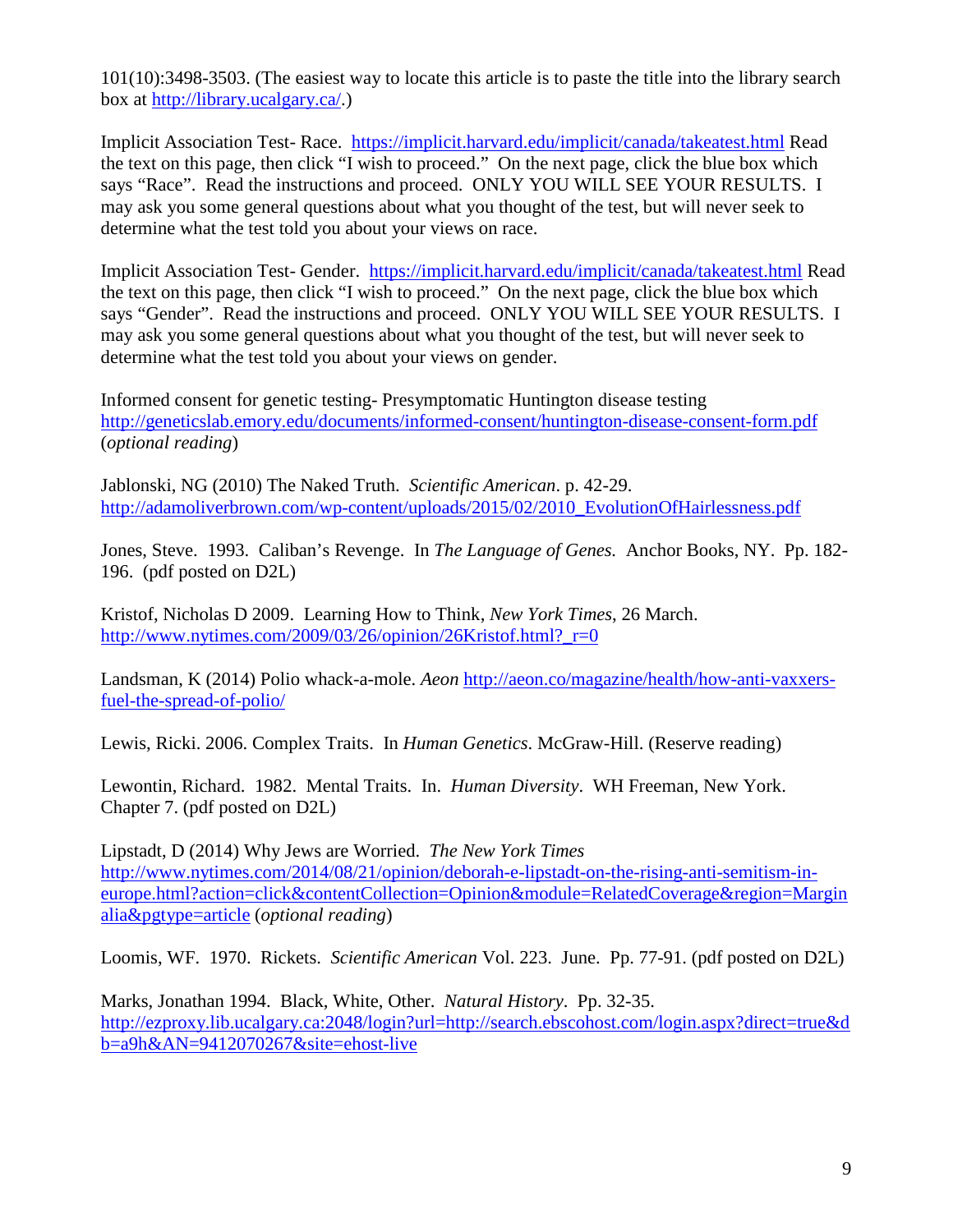Mendelian Inheritance and Its Exceptions (2008)

[https://www.glowm.com/section\\_view/heading/Mendelian%20Inheritance%20and%20Its%20Exce](https://www.glowm.com/section_view/heading/Mendelian%20Inheritance%20and%20Its%20Exceptions/item/342) [ptions/item/342](https://www.glowm.com/section_view/heading/Mendelian%20Inheritance%20and%20Its%20Exceptions/item/342) As I expect you to already understand types of Mendelian inheritance, focus here on the section "exceptions to Mendelian inheritance".

Milgram, S (1973) The Perils of Obedience. Harper's Magazine 247:62-78 (The easiest way to locate this article is to paste the title into the library search box at [http://library.ucalgary.ca/.](http://library.ucalgary.ca/) Alternatively, the direct link is

[http://ezproxy.lib.ucalgary.ca/login?url=http://search.proquest.com/docview/1301539341?accountid](http://ezproxy.lib.ucalgary.ca/login?url=http://search.proquest.com/docview/1301539341?accountid=9838) [=9838](http://ezproxy.lib.ucalgary.ca/login?url=http://search.proquest.com/docview/1301539341?accountid=9838) (*optional reading*)

Minto et al. 2003. The effect of clitoral surgery on sexual outcome. The Lancet. 361:1252- 1257. DOI: 10.1016/S0140-6736(03)12980-7 (78 (The easiest way to locate this article is to paste the title into the library search box at [http://library.ucalgary.ca/\)](http://library.ucalgary.ca/) (*optional reading*)

NOVA. How is sex determined? <http://www.pbs.org/wgbh/nova/body/how-sex-determined.html>

NPR 2011. New Genetic Test Screens Would-Be Parents <http://www.npr.org/2011/01/13/132908098/new-gene-test-screens-nearly-500-childhood-diseases>

NPR 2011. The Ethics Of Genetic Tests For Would-Be Parents. <http://www.npr.org/2011/01/13/132908943/The-Ethics-Of-Genetic-Screening-For-Parents?ps=rs>

NPR 2011. What If Your Child Says, 'I'm In The Wrong Body'? <http://www.npr.org/2011/12/26/144156917/transgender-kids>

Orent, W (2014) How plagues really work. *Aeon* [http://aeon.co/magazine/health/the-next](http://aeon.co/magazine/health/the-next-pandemic-will-not-erupt-from-the-rainforest/)[pandemic-will-not-erupt-from-the-rainforest/](http://aeon.co/magazine/health/the-next-pandemic-will-not-erupt-from-the-rainforest/)

Padawer, R (2012) What's So Bad About a Boy Who Wants to Wear a Dress? *The New York Times* [http://www.nytimes.com/2012/08/12/magazine/whats-so-bad-about-a-boy-who-wants-to-wear-a](http://www.nytimes.com/2012/08/12/magazine/whats-so-bad-about-a-boy-who-wants-to-wear-a-dress.html?pagewanted=all&_r=0)[dress.html?pagewanted=all&\\_r=0](http://www.nytimes.com/2012/08/12/magazine/whats-so-bad-about-a-boy-who-wants-to-wear-a-dress.html?pagewanted=all&_r=0) (*optional reading*)

Saey TH (2012) Human diversity's recent explosion: most genetic variation came about in last 5,000 years. Science News. 182(13):13 [http://www.thefreelibrary.com/Human+diversity's+recent+explosion%3A+most+genetic+variation+came+about...-](http://www.thefreelibrary.com/Human+diversity)

[a0313796231](http://www.thefreelibrary.com/Human+diversity)

Sapolsky, Robert M. 1997. The Trouble with Testosterone. In: *The Trouble With Testosterone and Other Essays on the Biology of the Human Predicament.* Simon & Schuster, NY. Pp. 147-159. (pdf posted on D2L)

Special Pathogens Branch. 2010. Ebola hemorrhagic fever information packet. Centers for Disease Control and Prevention. Atlanta, GA. http://www.cdc.gov/ncidod/dvrd/spb/mnpages/dispages/Fact\_Sheets/Ebola\_Fact\_Booklet.pdf <http://www.cdc.gov/vhf/ebola/outbreaks/guinea/index.html>

SSRC (2005) Is race real?<http://raceandgenomics.ssrc.org/> (*optional reading*)

Stunting (2016). WHO. Read the text *and watch* the 5 minute video "Chapter 1. Stunted growth: what is it?" [http://www.who.int/nutrition/healthygrowthproj\\_stunted\\_videos/en/](http://www.who.int/nutrition/healthygrowthproj_stunted_videos/en/)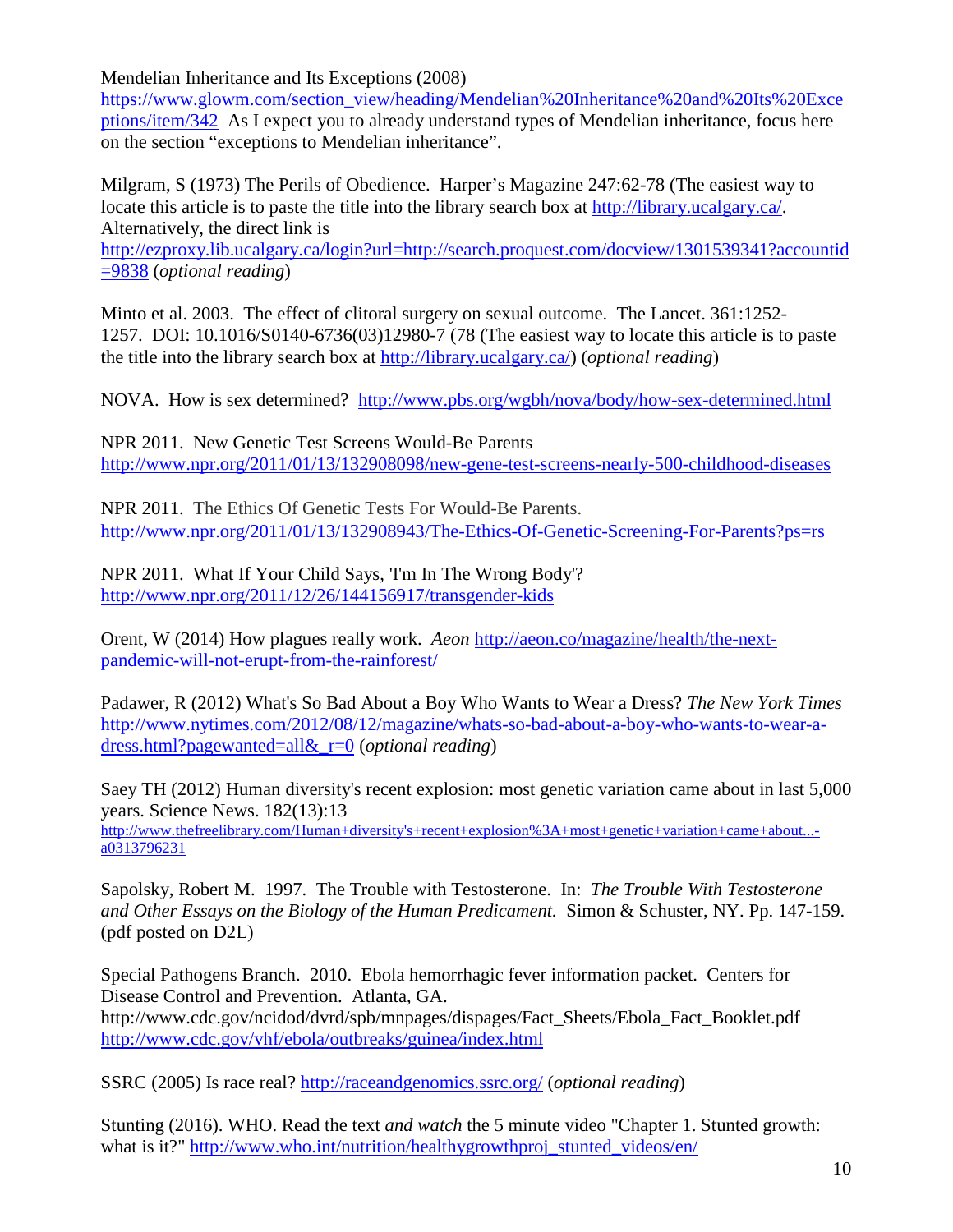Talenti and Goldstein. 2006. Genomics meets HIV-1. *Nature Reivews Microbiology*. 4:865-873. (The easiest way to locate this article is to paste *Nature Reivews Microbiology* into the library search box at [http://library.ucalgary.ca/.](http://library.ucalgary.ca/)) (*optional reading*)

This American Life (Podcast) 2002. "Words" [http://www.thisamericanlife.org/radio](http://www.thisamericanlife.org/radio-archives/episode/204/81-Words)[archives/episode/204/81-Words](http://www.thisamericanlife.org/radio-archives/episode/204/81-Words)

Understanding Science (2016) University of California Museum of Paleontology. *Begin with this page:* [http://undsci.berkeley.edu/article/0\\_0\\_0/%3C?%20echo%20\\$baseURL;%20?%3E/intro\\_01](http://undsci.berkeley.edu/article/0_0_0/%3C?%20echo%20$baseURL;%20?%3E/intro_01) *and proceed through all of the following pages:* Understanding Science: Discovery: The spark for science; A science checklist; Science aims to explain and understand; Science works with testable ideas; Science relies on evidence; Science is embedded in the scientific community; Scientific ideas lead to ongoing research; Participants in science behave scientifically; Beyond physics, chemistry, and biology; Science in disguise; Science has limits: A few things that science does not do; Science in sum.)

UNICEF-WHO Child Malnutrition [http://apps.who.int/gho/data/node.wrapper.nutrition-](http://apps.who.int/gho/data/node.wrapper.nutrition-2016&showonly=nutrition)[2016&showonly=nutrition](http://apps.who.int/gho/data/node.wrapper.nutrition-2016&showonly=nutrition) Joint child malnutrition estimates 2016 (UNICEF-WHO-WB) Here, familiarize yourself with rates and patterns of stunting and wasting. Before looking at this site, complete the "Stunting" and "Wasting" assigned readings & video.

U. Utah (2013). Learn Genetics. Making SNPs Make Sense (view all sections in both What is a SNP? and What is a Haplotype?).<http://learn.genetics.utah.edu/content/pharma/snips/>

Wasting. https://www.unicef.org/progressforchildren/2007n6/index 41505.htm Here, you need only concern yourself with the definition of wasting. It's found in the second paragraph and is only 3 sentences.

Weintraub (2016) Is everybody a racist? Aeon. [https://aeon.co/essays/unconscious-racism-is](https://aeon.co/essays/unconscious-racism-is-pervasive-starts-early-and-can-be-deadly)[pervasive-starts-early-and-can-be-deadly](https://aeon.co/essays/unconscious-racism-is-pervasive-starts-early-and-can-be-deadly)

Whitman (2016) Why the Nazis studied American race laws for inspiration. Aeon. <https://aeon.co/ideas/why-the-nazis-studied-american-race-laws-for-inspiration>

Wiesel, Elie. 1958. *Night*. Bantam Books. New York. (pages 1 - 43) (The pdf is posted on D2L. The entire book can be found online here: [http://static1.1.sqspcdn.com/static/f/523476/26270953/1432918801417/eliewiesel](http://static1.1.sqspcdn.com/static/f/523476/26270953/1432918801417/eliewiesel-nightfulltext_3_26_2014_3_23_04_pm.pdf?token=YuTRiv7WyhCkEc4Kpyhog4JMm3c%3D)nightfulltext 3 26 2014 3 23 04 pm.pdf?token=YuTRiv7WyhCkEc4Kpyhog4JMm3c%3D. As well, our library has several print copies of this book.)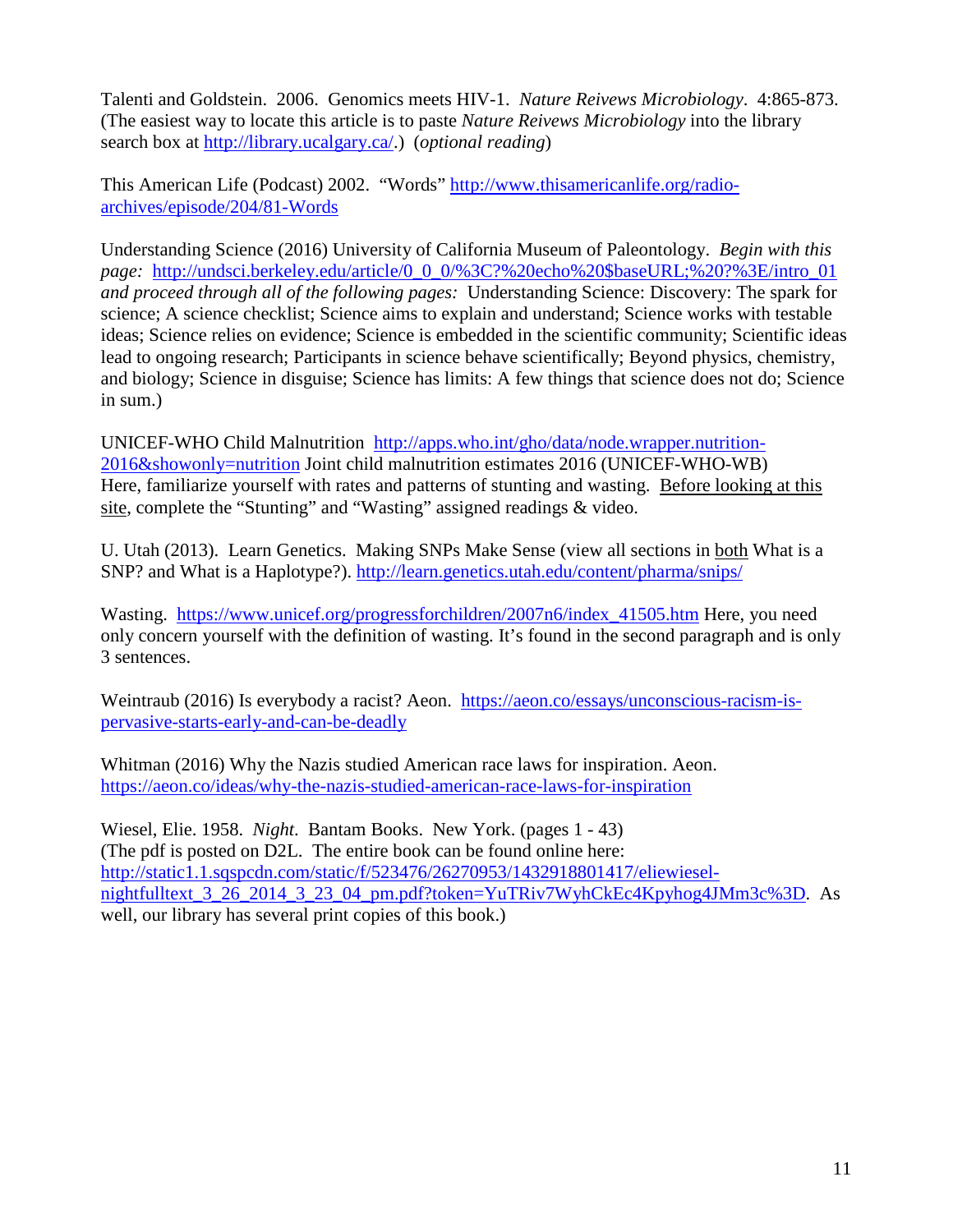# **ACADEMIC ACCOMMODATIONS**

http://www.ucalgary.ca/access/accommodations/policy

Students needing an Accommodation because of a Disability or medical condition should communicate this need to Student Accessibility Services in accordance with the Procedure for Accommodations for Students with Disabilities

Students needing an Accommodation based on a Protected Ground other than Disability, should communicate this need, preferably in writing, to "(Instructor) (Associate Dean) (Department Head) (other designated person)"

# **ACADEMIC INTEGRITY**

Academic integrity is essential to the pursuit of learning and scholarship in a university, and to ensuring that a degree from the University of Calgary is a strong signal of each student's individual academic achievements. As a result, the University treats cases of cheating and plagiarism very seriously. For detailed information on what constitutes academic misconduct, please refer to the following link: http://www.ucalgary.ca/pubs/calendar/current/k-2-1.html

All suspected cases of academic dishonesty will be investigated following procedures outlined in the University Calendar. If you have questions or concerns about what constitutes appropriate academic behavior or appropriate research and citation methods, you are expected to seek out additional information on academic integrity from your instructor or from other institutional resources.

# **TEACHING EVALUATIONS / USRIS (Universal Student Ratings of Instruction)**

At the University of Calgary, feedback provided by students through the Universal Student Ratings of Instruction (USRI) survey provides valuable information to help with evaluating instruction, enhancing learning and teaching, and selecting courses. Your responses make a difference, please participate! Website:<http://www.ucalgary.ca/usri/>

# **Writing Across the Curriculum:**

Writing skills are not exclusive to English courses and, in fact, should cross all disciplines. The University supports the belief that throughout their University careers, students should be taught how to write well so that when they graduate their writing abilities will be far above the minimal standards required at entrance. Consistent with this belief, students are expected to do a substantial amount of writing in their University courses and, where appropriate, instructors can and may use writing and the grading thereof as a factor in the evaluation of student work. The services provided by the Writing Centre in the Effective Writing Office can be utilized by all undergraduate and graduate students who feel they require further assistance.

# **Emergency Evacuation Assembly Points:**

In the event of an emergency that requires evacuation, please refer to the following link to become familiar with the assembly points for the class: http://www.ucalgary.ca/emergencyplan/assemblypoints

# **Freedom of Information and Protection of Privacy Act:**

The University of Calgary is committed to protecting the privacy of individuals who work and study at the University or who otherwise interact with the University in accordance with the standards set out in the Freedom of Information and Protection of Privacy Act. Please refer to the following link for detailed information: http://www.ucalgary.ca/legalservices/foip